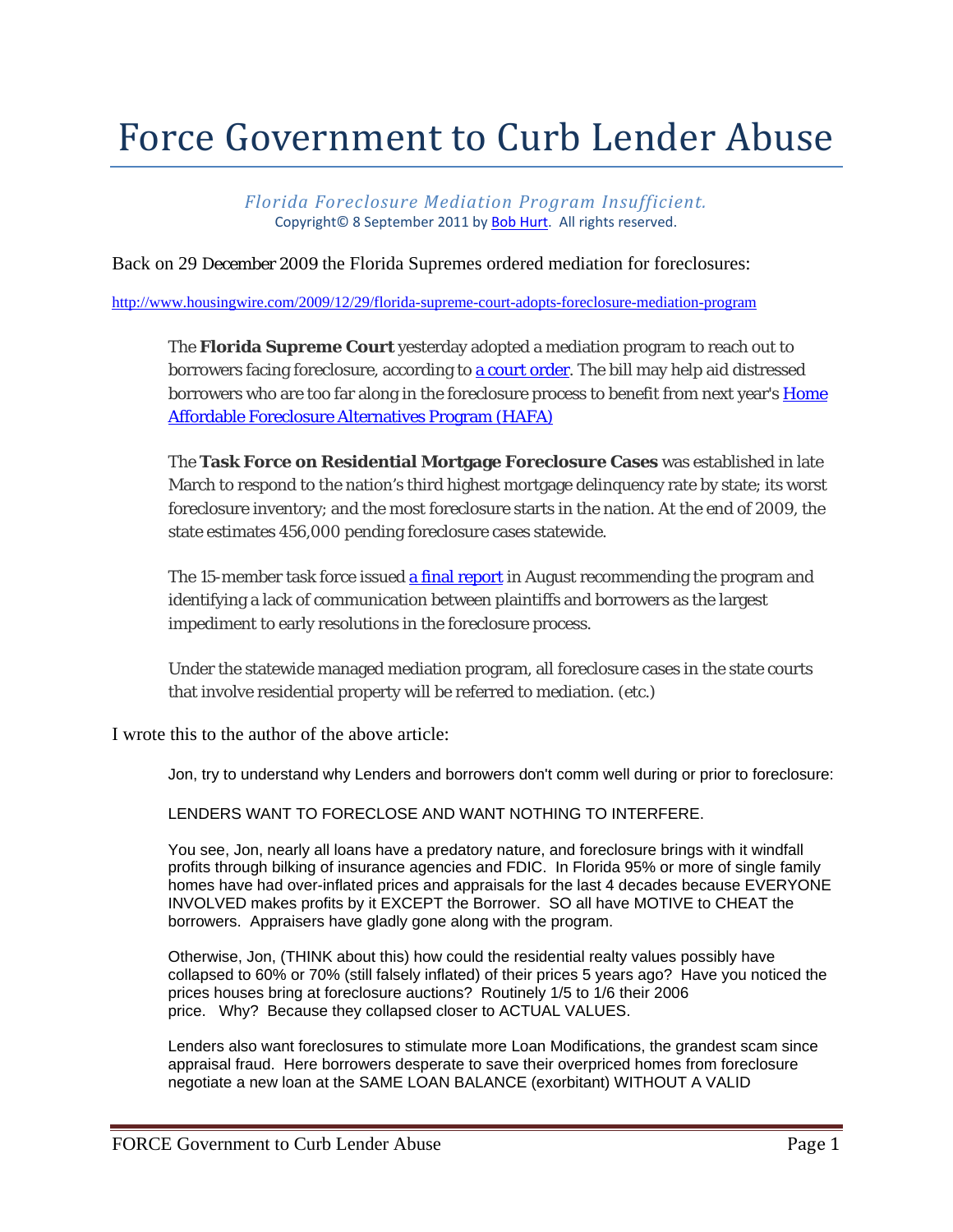APPRAISAL (overpriced), and a FAT BALLOON a few years in the future, which the borrower will not have the resources to pay. So the borrower will lose the house anyway.

Thus, lenders LOVE foreclosures.

Why do so many loan mod offers fall apart? Because the servicer who offers it doesn't own beneficial interest in the note, and must negotiate to buy it as junk paper after default forces the trustee to pull it out of the securitization trust. Often someone else outbids the servicer and so the servicer has to withdraw the offer because without owning the interest in the note the servicer has no loan to modify.

See, Jon? It's a constant series of very clever scams.

Bottom line, the mediation program has zero practical value because it does not tackle the problem: Lenders cheated borrowers systematically for decades. THAT constitutes the problem.

Remember that the average American family moved every 7 years. That means those who could purchase a house with a mortgage would get a new mortgage (refinance) every 7 years. Lenders, greedy, wanted to shorten that time. Why? Because with a 30-year note, almost all of the first 7 years of payments constitutes INTEREST. For faster turnover of 3, 4, 5, or 6 years between new mortgages, lenders get an even bigger percentage of every payment as interest. They make ever bigger fortunes.

So they developed tricks like these (in addition to those I mentioned above):

- 1. Add the first year or two of insurances and taxes into the loan amount. This lets the borrower make payments for a year or two between 10% and 20% smaller than payments in succeeding years which must include escrow amounts for taxes and insurance. At the end of the first or second year, the borrower get hits with the higher payment. Most already spent everything they made and that made it impossible for them to pay the higher mortgage payment. As a consequence, many headed for foreclosure because they simply could not afford their houses.
- 2. The FED lowers interest rates and many people rush to buy a new house because now they can afford more house with the same payment. Many related loans have adjustable interest rates. When the lending market improves and interest rates go up, the borrower has to pay the higher interest and can no longer afford the house. So the borrower heads for foreclosure.
- 3. The mortgage broker or lender will falsify the loan application, particularly in the area of family income, to make to seem that the unqualified borrower qualifies for the loan. The borrower buys the house but soon realizes the inability to make the monthly payments, and heads for foreclosure.
- 4. Lenders, mortgage brokers, realtors, sellers, and appraisers conspire wittingly or unwittingly to drive the prices of houses way up high, way above the actual replacement cost, income capitalization, and market value. Almost everybody pays 30% to 50% more for houses than they should. This fact, along with loan application falsification,